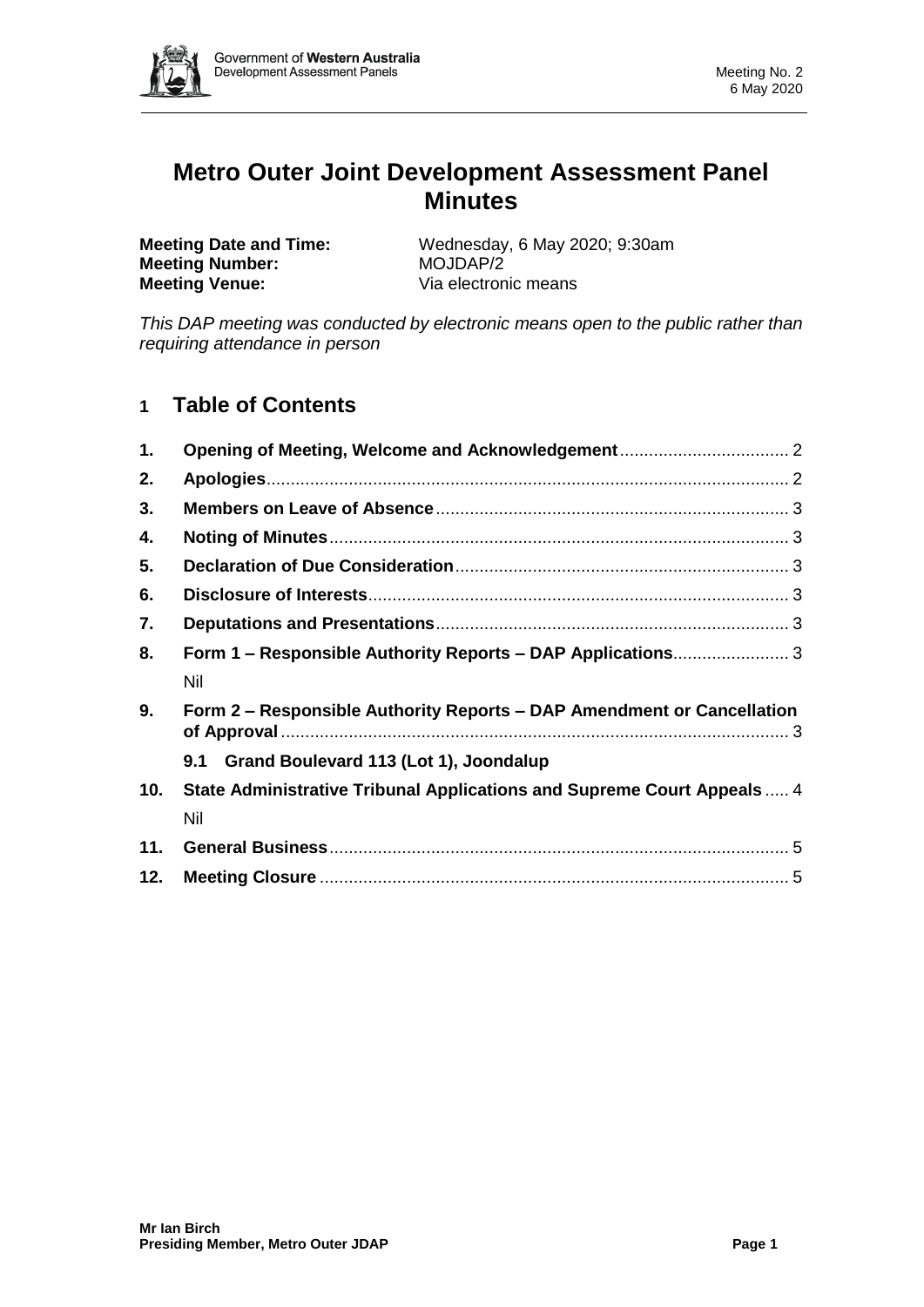

# **Attendance**

# **DAP Members**

Mr Ian Birch (Presiding Member) Ms Sheryl Chaffer (Deputy Presiding Member) Mr Jason Hick (Third Specialist Member) Cr Suzanne Thompson (Local Government Member, City of Joondalup) Cr Philippa Taylor (Local Government Member, City of Joondalup)

# **Officers in attendance**

Mr Brian Gray (City of Joondalup) Mr Chris Leigh (City of Joondalup)

# **Minute Secretary**

Mr Phil Goodwin (DAP Secretariat) Ms Zoe Hendry (DAP Secretariat)

#### **Applicants and Submitters**

Mr Neil Evans (Hillam Architects) Mr Admir Dulic (Edge Holdings)

#### **Members of the Public / Media**

<span id="page-1-0"></span>There was 1 member of the public in attendance.

#### **1. Opening of Meeting, Welcome and Acknowledgement**

The Presiding Member declared the meeting open at 9.30am on 6 May 2020 and acknowledged the traditional owners and paid respect to Elders past and present of the land on which the meeting was being held.

The Presiding Member announced the meeting would be run in accordance with the DAP Standing Orders 2017 under the *Planning and Development (Development Assessment Panels) Regulations 2011.*

# **1.1 Announcements by Presiding Member**

The Presiding Member advised that in accordance with Section 5.16 of the DAP Standing Orders 2017 which states *'A person must not use any electronic, visual or audio recording device or instrument to record the proceedings of the DAP meeting unless the Presiding Member has given permission to do so.',* the meeting would not be recorded.

In response to the COVID-19 situation, this meeting was convened via electronic means. Members were reminded to announce their name and title prior to speaking.

# <span id="page-1-1"></span>**2. Apologies**

Nil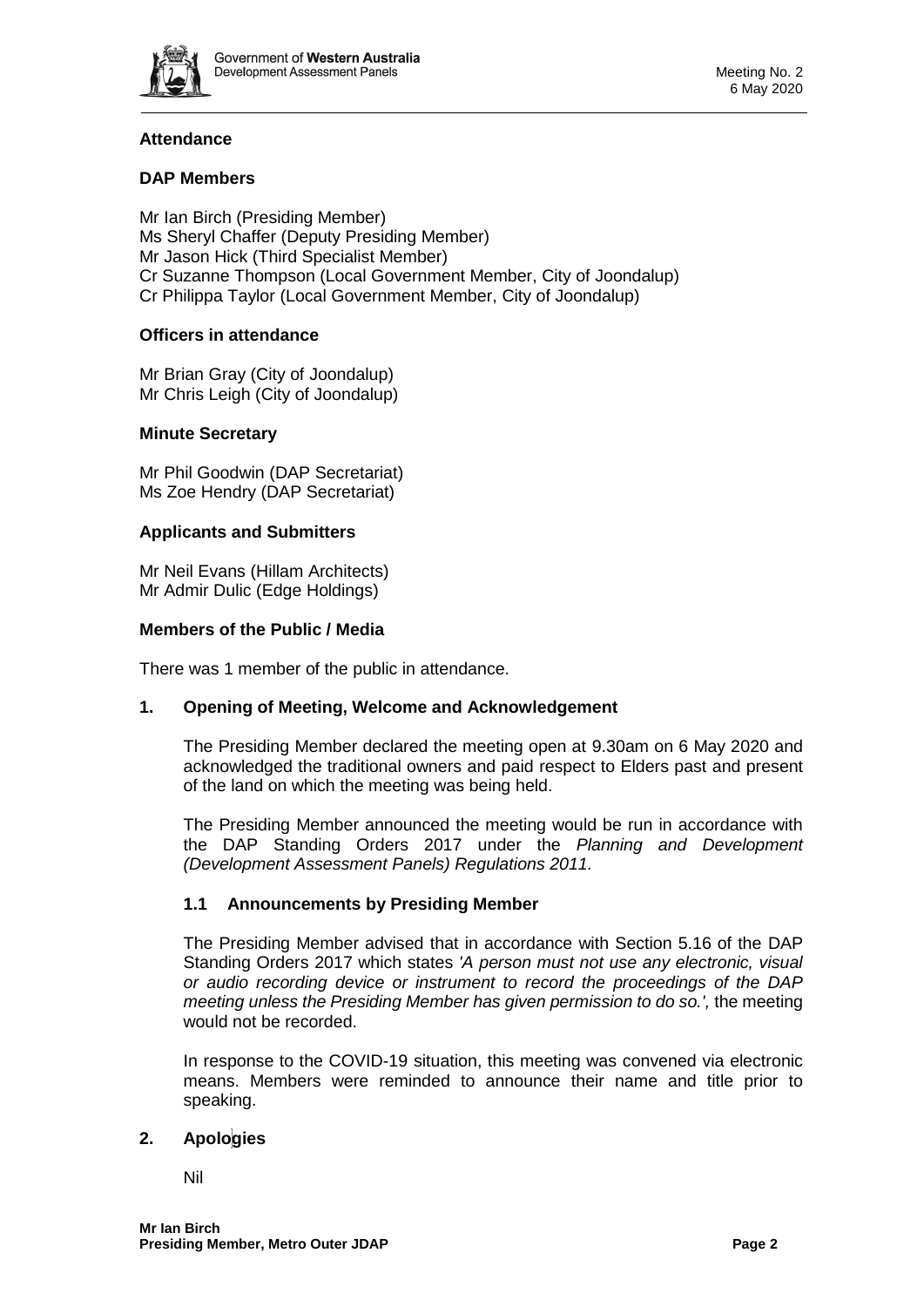

# <span id="page-2-0"></span>**3. Members on Leave of Absence**

Nil

# <span id="page-2-1"></span>**4. Noting of Minutes**

DAP members noted that signed minutes of previous meetings are available on the [DAP website.](https://www.dplh.wa.gov.au/about/development-assessment-panels/daps-agendas-and-minutes)

#### <span id="page-2-2"></span>**5. Declaration of Due Consideration**

All members declared that they had duly considered the documents.

#### <span id="page-2-3"></span>**6. Disclosure of Interests**

Nil

#### <span id="page-2-4"></span>**7. Deputations and Presentations**

- **7.1** Mr Neil Evans (Hillam Architects) responded to questions from the panel.
- **7.2** The City of Joondalup officers responded to questions from the panel.

#### <span id="page-2-5"></span>**8. Form 1 – Responsible Authority Reports – DAP Applications**

Nil

#### <span id="page-2-6"></span>**9. Form 2 – Responsible Authority Reports – DAP Amendment or Cancellation of Approval**

#### **9.1 Grand Boulevard, 113 (Lot 1), Joondalup**

| <b>Development Description:</b><br><b>Proposed Amendments:</b> | Mixed Use Commercial Residential Development<br>Reduction in the overall number of dwellings from<br>169 to 162. Modification of the internal<br>configuration of 11 dwellings. A reduction in the<br>number of stores from 171 to 168. An increase in<br>the number of car parking bays from 226 to 229.<br>Minor changes to the west-facing external façade<br>at Level 1. Minor increase in building height from<br>53.63 metres to 53.66 metres (30mm). |
|----------------------------------------------------------------|-------------------------------------------------------------------------------------------------------------------------------------------------------------------------------------------------------------------------------------------------------------------------------------------------------------------------------------------------------------------------------------------------------------------------------------------------------------|
| Applicant:                                                     | <b>Hillam Architects</b>                                                                                                                                                                                                                                                                                                                                                                                                                                    |
| Owner:                                                         | Edge Holdings No. 5 Pty Ltd                                                                                                                                                                                                                                                                                                                                                                                                                                 |
| Responsible Authority:                                         | City of Joondalup                                                                                                                                                                                                                                                                                                                                                                                                                                           |
| DAP File No:                                                   | DAP/14/00657                                                                                                                                                                                                                                                                                                                                                                                                                                                |

# **REPORT RECOMMENDATIONG**

**Moved by:** Cr Philippa Taylor **Seconded by:** Cr Suzanne Thompson

That the Metro North-West JDAP resolves to: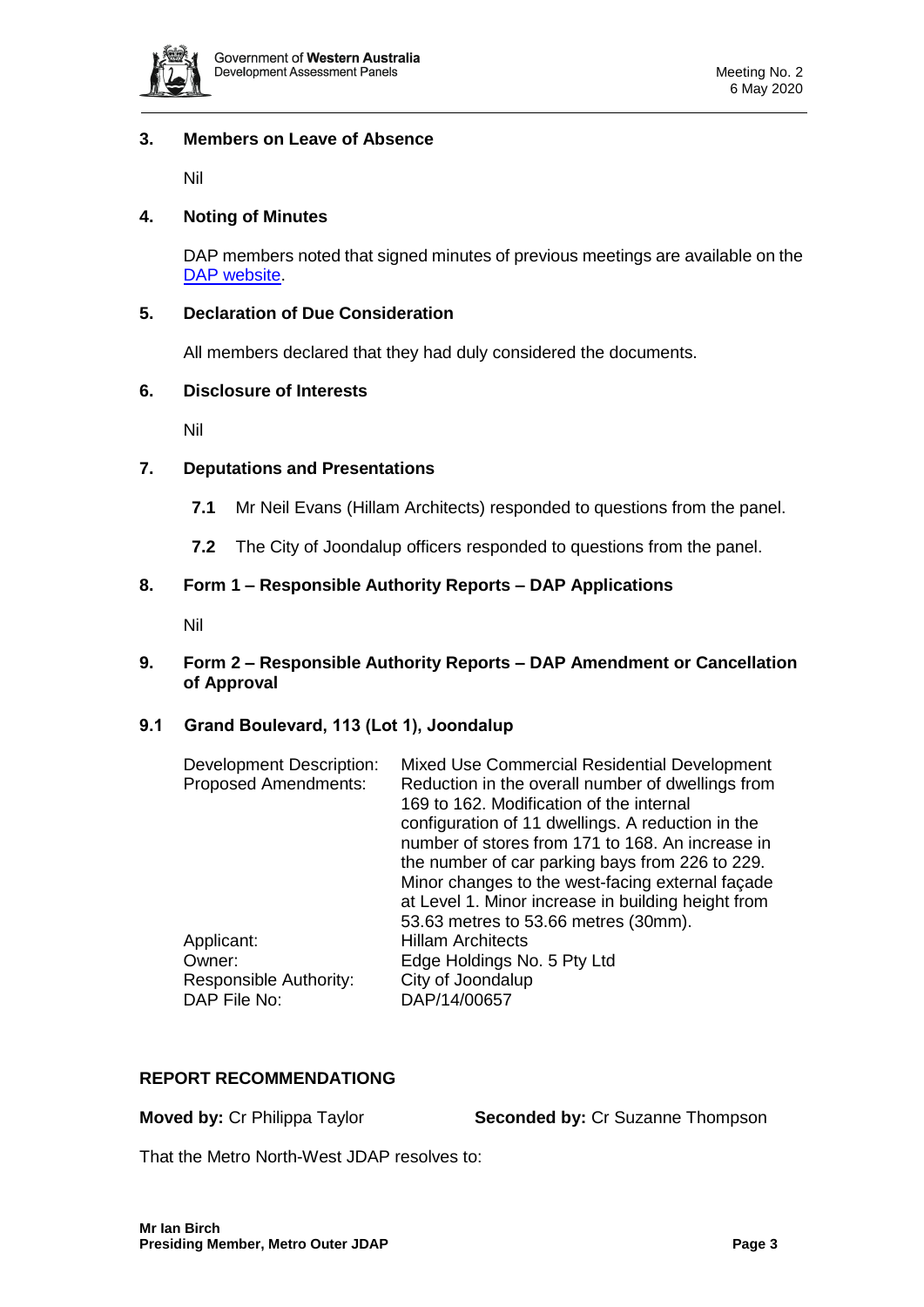

- 1. **Accept** that the DAP Application reference DAP/14/00657, as detailed on the DAP Form 2 dated 10 March 2020, is appropriate for consideration in accordance with regulation 17 of the *Planning and Development (Development Assessment Panels) Regulations 2011*;
- 2. **Approve** the DAP Application reference DAP/14/00657, as detailed on the DAP Form 2 dated 10 March 2020 and accompanying plans (Attachment 2), in accordance with Clause 68 of Schedule 2 (Deemed Provisions) of the *Planning and Development (Local Planning Schemes) Regulations 2015 and Development (Local Planning Schemes) Regulations 2015* and the provisions of the City of Joondalup *Local Planning Scheme No. 3*, for the proposed modifications to the approved multi-storey mixed-use development at Lot 1 (113) Grand Boulevard, Joondalup.

All conditions and requirements detailed on the previous approvals dated 5 February 2015 and 11 December 2018 shall remain. No new or amended conditions or advice notes are proposed.

#### **The Report Recommendation was put and CARRIED UNANIMOUSLY.**

**REASON:** In accordance with the assessment details provided in the RAR.

| <b>Current SAT Applications</b> |                            |                                                           |                                                                                                                               |                       |  |  |  |  |  |
|---------------------------------|----------------------------|-----------------------------------------------------------|-------------------------------------------------------------------------------------------------------------------------------|-----------------------|--|--|--|--|--|
| File No. &<br>SAT<br>DR No.     | <b>LG Name</b>             | <b>Property</b><br><b>Location</b>                        | <b>Application</b><br><b>Description</b>                                                                                      | <b>Date</b><br>Lodged |  |  |  |  |  |
| DAP/19/01597<br>DR 174/2019     | City of<br><b>Gosnells</b> | Lot 11 Southern<br>River Road,<br>Southern River          | Development of<br><b>Shopping Centre</b>                                                                                      | 30/8/2019             |  |  |  |  |  |
| DAP/19/01575<br>DR 256/2019     | City of<br>Armadale        | Lot 9907 (76)<br>Southampton<br><b>Drive Piara Waters</b> | Lifestyle Village<br>(Piara Waters<br>Lifestyle)                                                                              | 10/12/2019            |  |  |  |  |  |
| DAP/16/01007<br>DR 388/2016     | City of<br>Swan            | Lot 357 (227)<br>Morrison Road,<br>Midvale                | Neighbourhood<br>Centre (Shop,<br>Consulting Rooms,<br>Recreation -<br>Private, Fast Food<br>Outlet,<br>Convenience<br>Store) | 12/12/2016            |  |  |  |  |  |
| DAP/19/01557<br>DR 159/2019     | City of<br>Joondalup       | Lot 104 & 105<br>(8&10) Brechin<br>Court, Duncraig        | 3 Levels, 16<br>Apartments,<br><b>Multiple Dwellings</b>                                                                      | 1/8/2019              |  |  |  |  |  |

#### <span id="page-3-0"></span>**10. State Administrative Tribunal Applications and Supreme Court Appeals**

The Presiding Member noted the following Supreme Court Appeal -